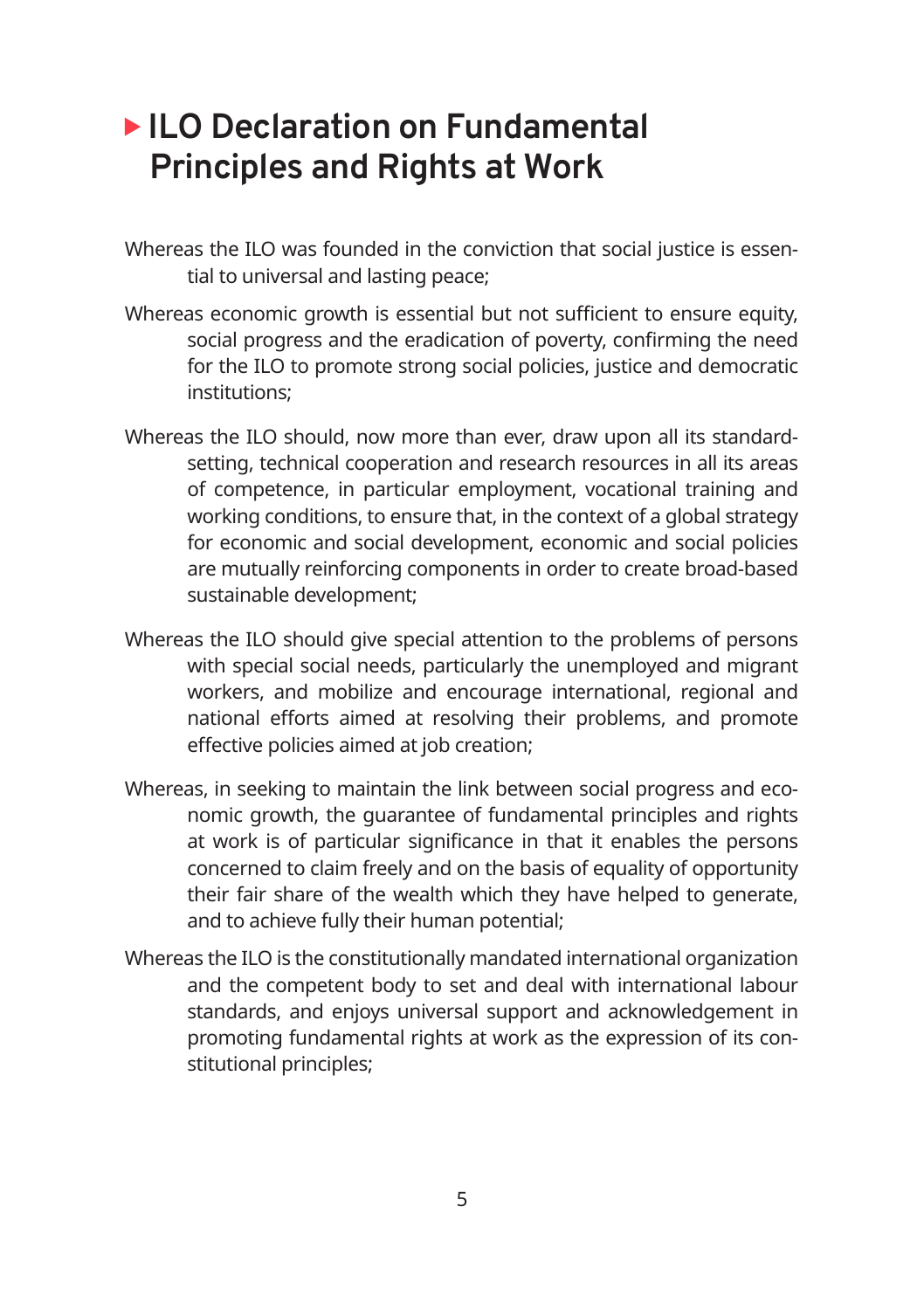Whereas it is urgent, in a situation of growing economic interdependence, to reaffirm the immutable nature of the fundamental principles and rights embodied in the Constitution of the Organization and to promote their universal application;

The International Labour Conference,

- 1. Recalls:
	- (a) that in freely joining the ILO, all Members have endorsed the principles and rights set out in its Constitution and in the Declaration of Philadelphia, and have undertaken to work towards attaining the overall objectives of the Organization to the best of their resources and fully in line with their specific circumstances;
	- (b) that these principles and rights have been expressed and developed in the form of specific rights and obligations in Conventions recognized as fundamental both inside and outside the Organization.
- 2. Declares that all Members, even if they have not ratified the Conventions in question, have an obligation, arising from the very fact of membership in the Organization, to respect, to promote and to realize, in good faith and in accordance with the Constitution, the principles concerning the fundamental rights which are the subject of those Conventions, namely:
	- (a) freedom of association and the effective recognition of the right to collective bargaining;
	- (b) the elimination of all forms of forced or compulsory labour;
	- (c) the effective abolition of child labour;
	- (d) the elimination of discrimination in respect of employment and occupation; and
	- (e) a safe and healthy working environment.
- 3. Recognizes the obligation on the Organization to assist its Members, in response to their established and expressed needs, in order to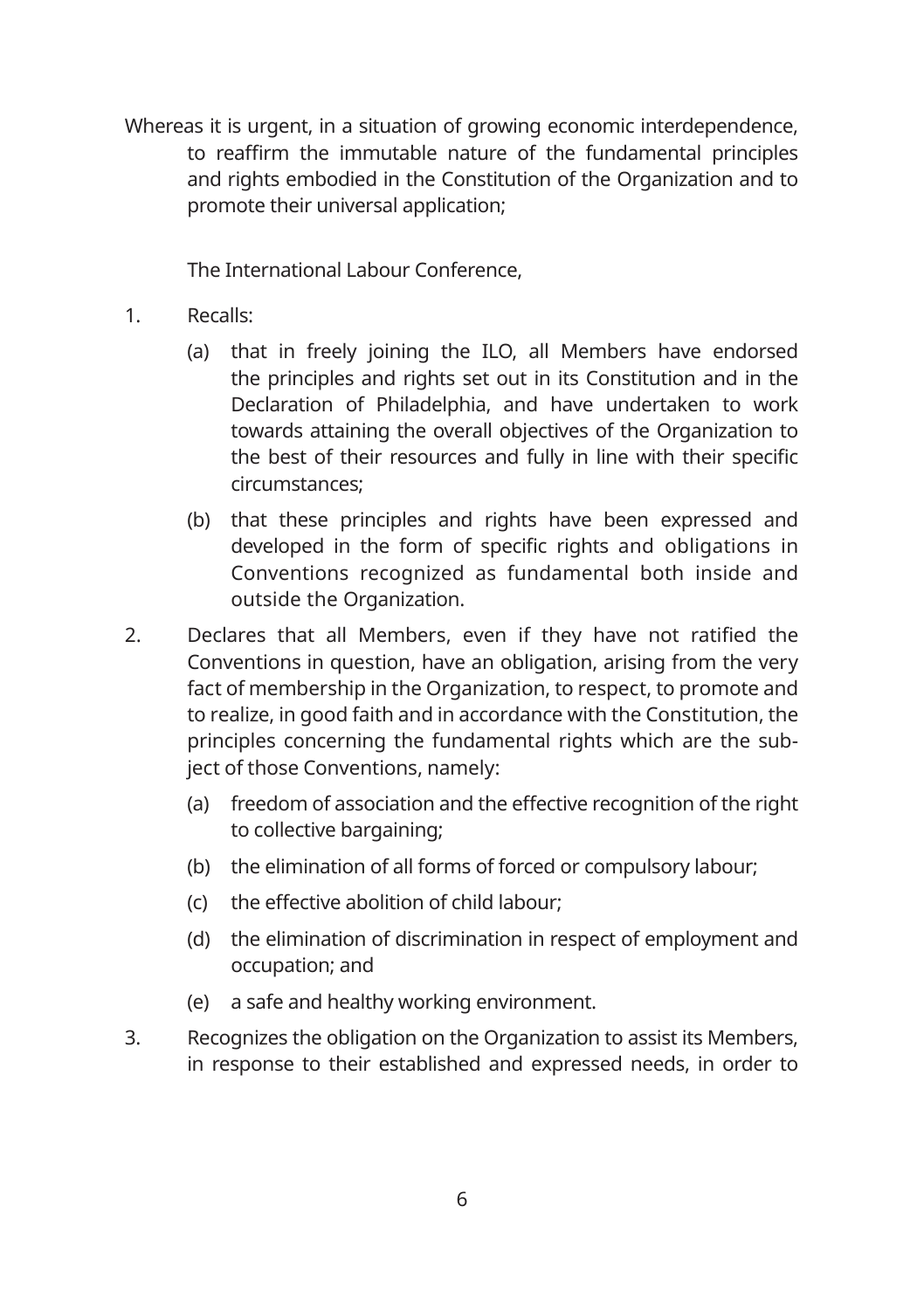attain these objectives by making full use of its constitutional, operational and budgetary resources, including by the mobilization of external resources and support, as well as by encouraging other international organizations with which the ILO has established relations, pursuant to article 12 of its Constitution, to support these efforts:

- (a) by offering technical cooperation and advisory services to promote the ratification and implementation of the fundamental Conventions;
- (b) by assisting those Members not yet in a position to ratify some or all of these Conventions in their efforts to respect, to promote and to realize the principles concerning fundamental rights which are the subject of those Conventions; and
- (c) by helping the Members in their efforts to create a climate for economic and social development.
- 4. Decides that, to give full effect to this Declaration, a promotional follow-up, which is meaningful and effective, shall be implemented in accordance with the measures specified in the annex hereto, which shall be considered as an integral part of this Declaration.
- 5. Stresses that labour standards should not be used for protectionist trade purposes, and that nothing in this Declaration and its follow-up shall be invoked or otherwise used for such purposes; in addition, the comparative advantage of any country should in no way be called into question by this Declaration and its follow-up.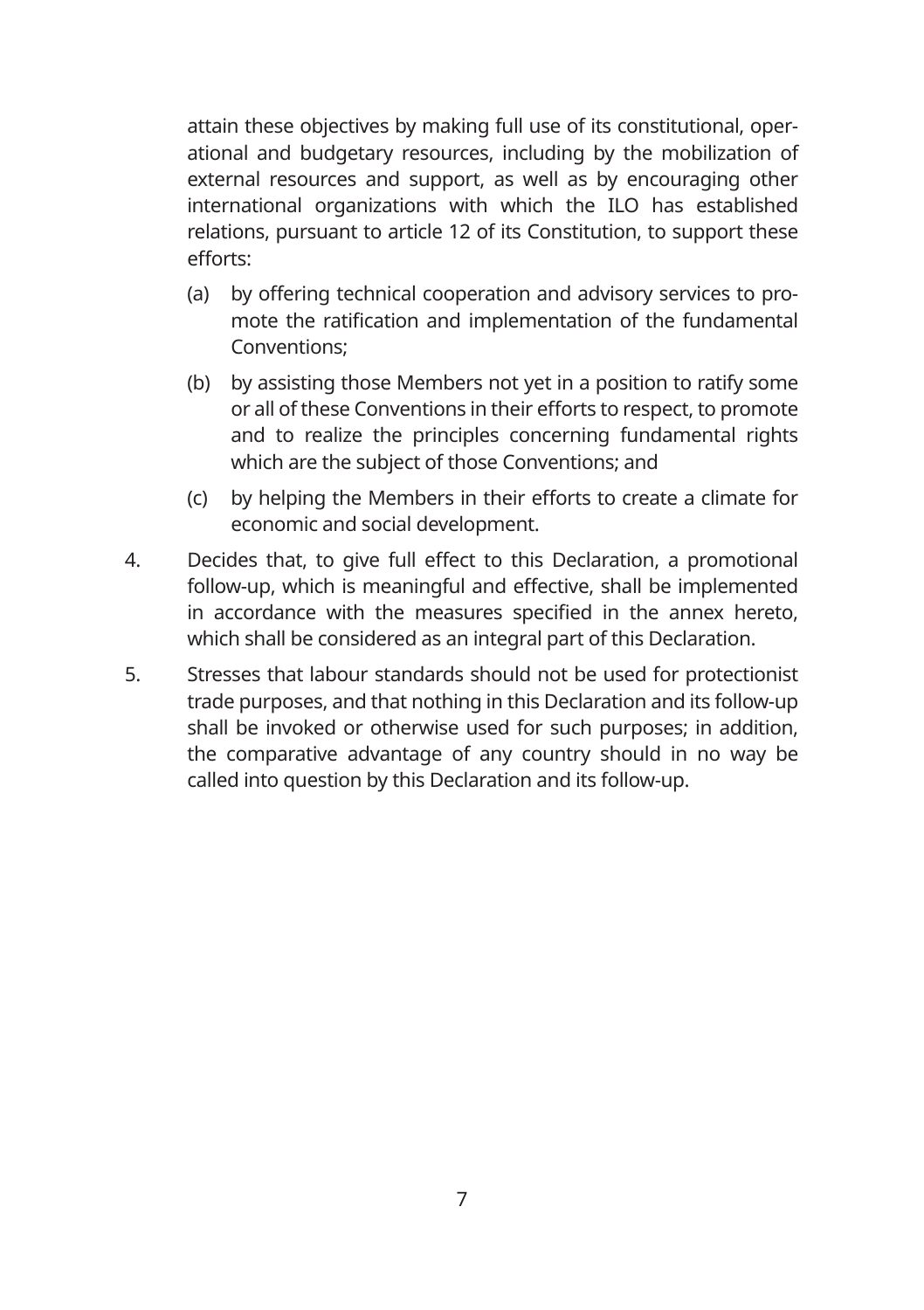# **Annex (Revised) Follow-up to the Declaration1**

### **I. Overall purpose**

1. The aim of the follow-up described below is to encourage the efforts made by the Members of the Organization to promote the fundamental principles and rights enshrined in the Constitution of the ILO and the Declaration of Philadelphia and reaffirmed in this Declaration.

2. In line with this objective, which is of a strictly promotional nature, this follow-up will allow the identification of areas in which the assistance of the Organization through its technical cooperation activities may prove useful to its Members to help them implement these fundamental principles and rights. It is not a substitute for the established supervisory mechanisms, nor shall it impede their functioning; consequently, specific situations within the purview of those mechanisms shall not be examined or re-examined within the framework of this follow-up.

3. The two aspects of this follow-up, described below, are based on existing procedures: the annual follow-up concerning non-ratified fundamental Conventions will entail merely some adaptation of the present modalities of application of article 19, paragraph 5(e), of the Constitution; and the Global Report on the effect given to the promotion of the fundamental principles and rights at work that will serve to inform the recurrent discussion at the Conference on the needs of the Members, the ILO action undertaken, and the results achieved in the promotion of the fundamental principles and rights at work.

<sup>1</sup> Ed. note: The original text of the Follow-up to the Declaration, as established by the International Labour Conference in 1998, was superseded by the revised text of the annex adopted by the International Labour Conference in 2010.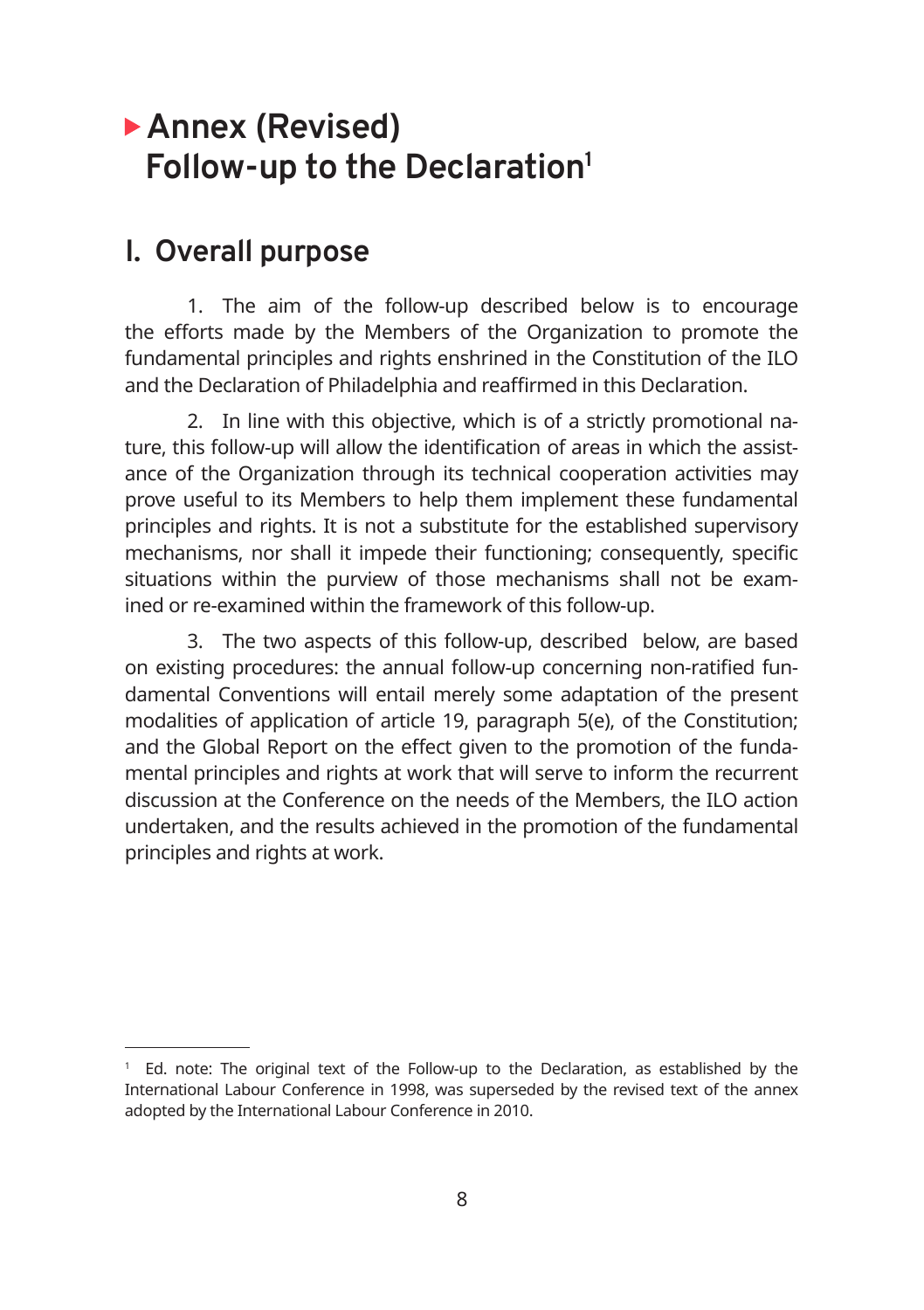# **II. Annual follow-up concerning non-ratified fundamental Conventions**

### *A. Purpose and scope*

1. The purpose is to provide an opportunity to review each year, by means of simplified procedures, the efforts made in accordance with the Declaration by Members which have not yet ratified all the fundamental Conventions.

2. The follow-up will cover the five categories of fundamental principles and rights specified in the Declaration.

### *B. Modalities*

1. The follow-up will be based on reports requested from Members under article 19, paragraph 5(e), of the Constitution. The report forms will be drawn up so as to obtain information from governments which have not ratified one or more of the fundamental Conventions, on any changes which may have taken place in their law and practice, taking due account of article 23 of the Constitution and established practice.

2. These reports, as compiled by the Office, will be reviewed by the Governing Body.

3. Adjustments to the Governing Body's existing procedures should be examined to allow Members which are not represented on the Governing Body to provide, in the most appropriate way, clarifications which might prove necessary or useful during Governing Body discussions to supplement the information contained in their reports.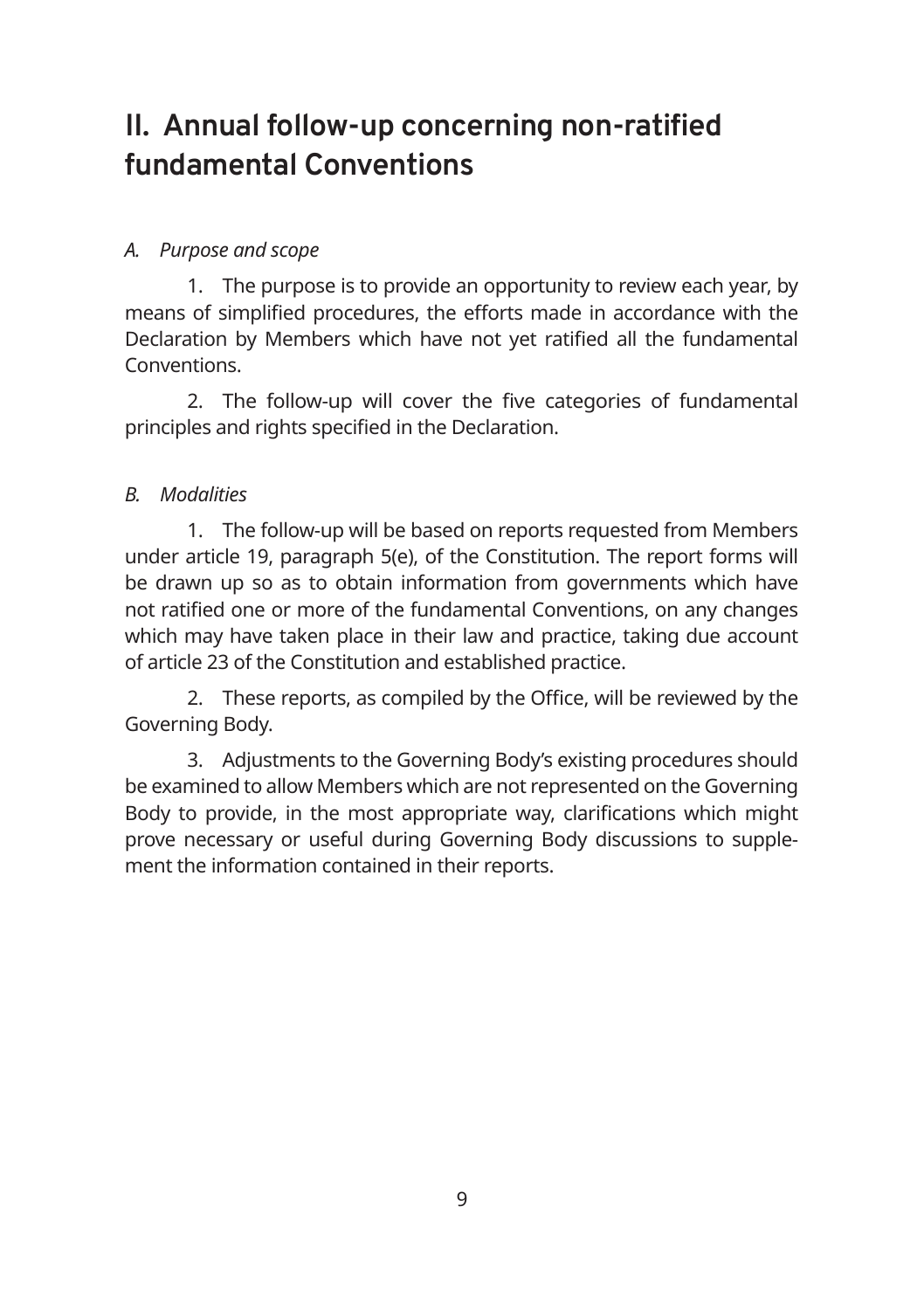# **III. Global Report on fundamental principles and rights at work**

#### *A. Purpose and scope*

1. The purpose of the Global Report is to provide a dynamic global picture relating to the five categories of fundamental principles and rights at work noted during the preceding period, and to serve as a basis for assessing the effectiveness of the assistance provided by the Organization, and for determining priorities for the following period, including in the form of action plans for technical cooperation designed in particular to mobilize the internal and external resources necessary to carry them out.

#### *B. Modalities*

1. The report will be drawn up under the responsibility of the Director-General on the basis of official information, or information gathered and assessed in accordance with established procedures. In the case of States which have not ratified the fundamental Conventions, it will be based in particular on the findings of the aforementioned annual follow-up. In the case of Members which have ratified the Conventions concerned, the report will be based in particular on reports as dealt with pursuant to article 22 of the Constitution. It will also refer to the experience gained from technical cooperation and other relevant activities of the ILO.

2. This report will be submitted to the Conference for a recurrent discussion on the strategic objective of fundamental principles and rights at work based on the modalities agreed by the Governing Body. It will then be for the Conference to draw conclusions from this discussion on all available ILO means of action, including the priorities and plans of action for technical cooperation to be implemented for the following period, and to guide the Governing Body and the Office in their responsibilities.